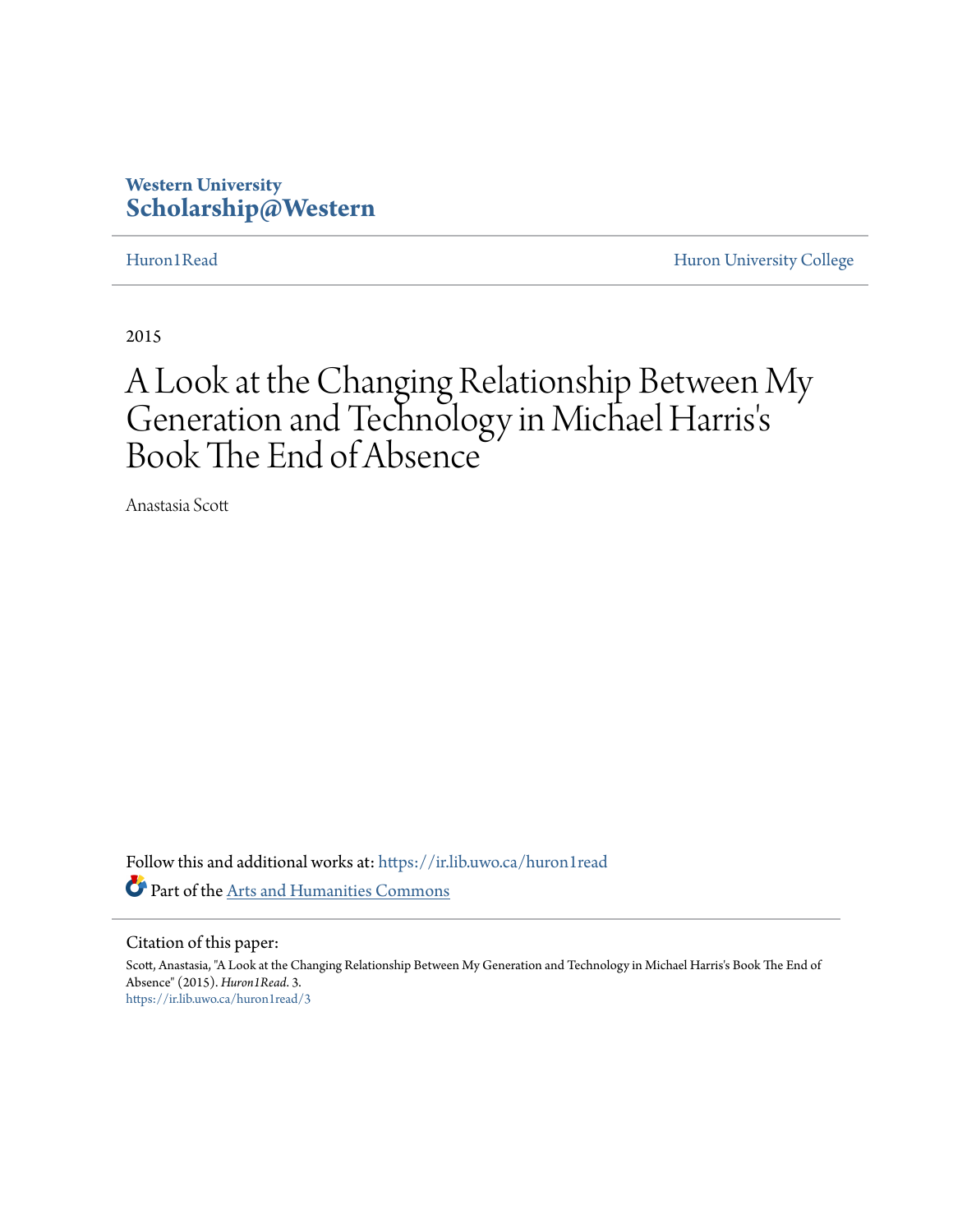A look at the changing relationship between my generation and technology in Michael Harris's

book *The End of Absence*

Anastasia Scott

Sociology 1020-550

November 11, 2015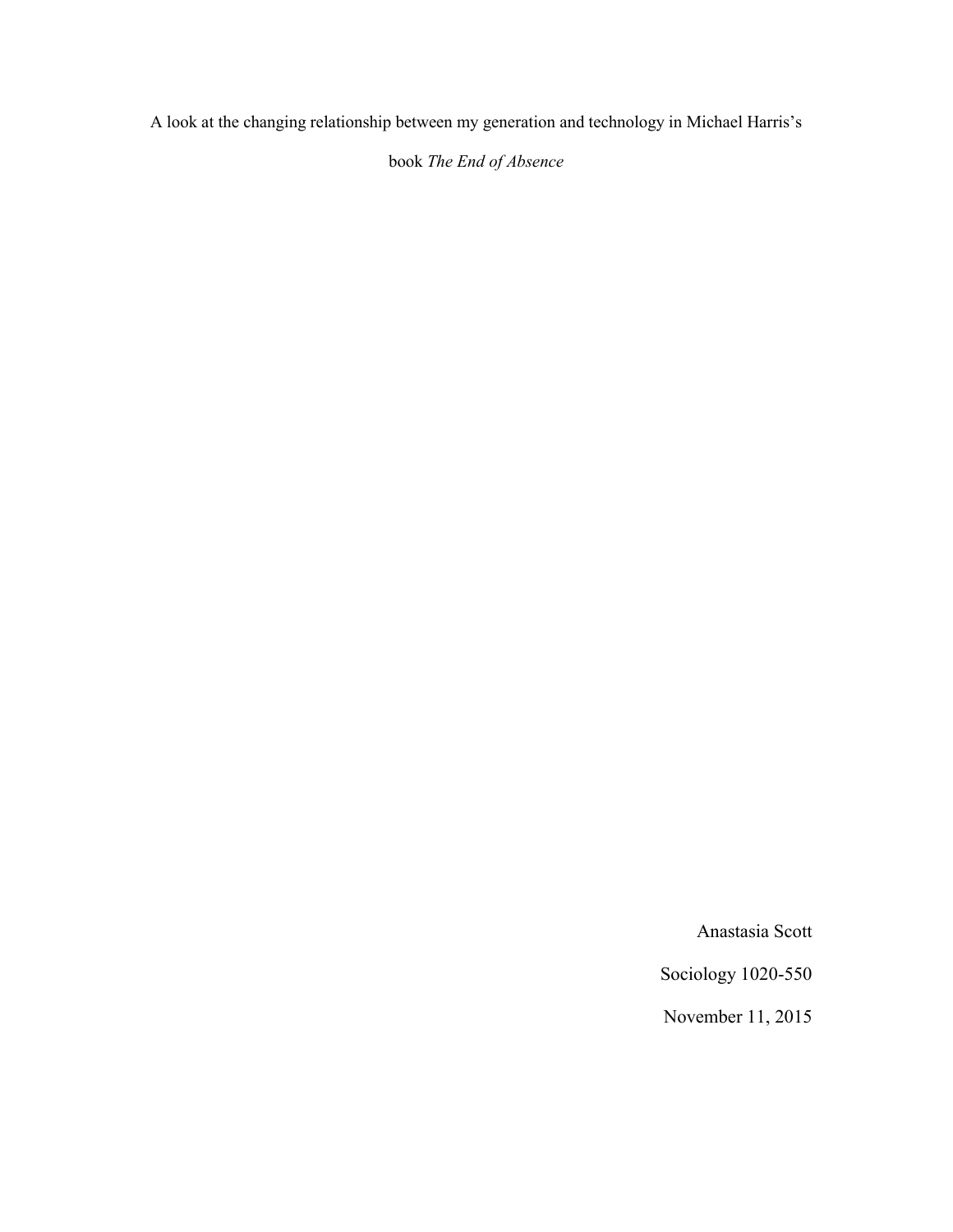A single click has the ability to grant you with a blessing or a nightmare. In today's technological world, we are presented with endless opportunities that were not available to previous generations. The ubiquitous presence of technology in our world has created a dangerous addiction in the lives of many. In the third chapter of Michael Harris's book, *The End of Absence,* he shares his intriguing analysis on the relationship my generation shares with technology and describes its repercussions. He specifically investigates how, despite the negative ramifications of technology, people always return, believing technology is their only option in solving their problems. This makes people rely on the technological world for self-approval, resulting in a distance between them and the world. In the chapter we can observe how technology has permanently shaped this generation's view on life.

Michael Harris begins chapter three by examining how people view technology as the only option available for fixing problems. Amanda Todd, a fifteen-year-old girl whose YouTube video went viral after she committed suicide due to being blackmailed, bullied, assaulted and stalked, is one example of this. In Todd's case, she kept returning to the very tool that caused her suffering in the first place: technology. Coming from this generation that only knows technology, I can agree with the view that "the solution to a tech-derived problem is more technology" (Harris, 55). Despite the setbacks it creates, being aware of the benefits that technology has to offer makes it easy to believe technology is the answer to my problems. The harmful parts of technology can easily hide behind the benefits it has to offer. Harris's words explain that "we desire both protection and revelation for our soul's utterance" (Harris, 70). Technology can allow people to let out a cry that has been lingering inside of them in a way that is easier than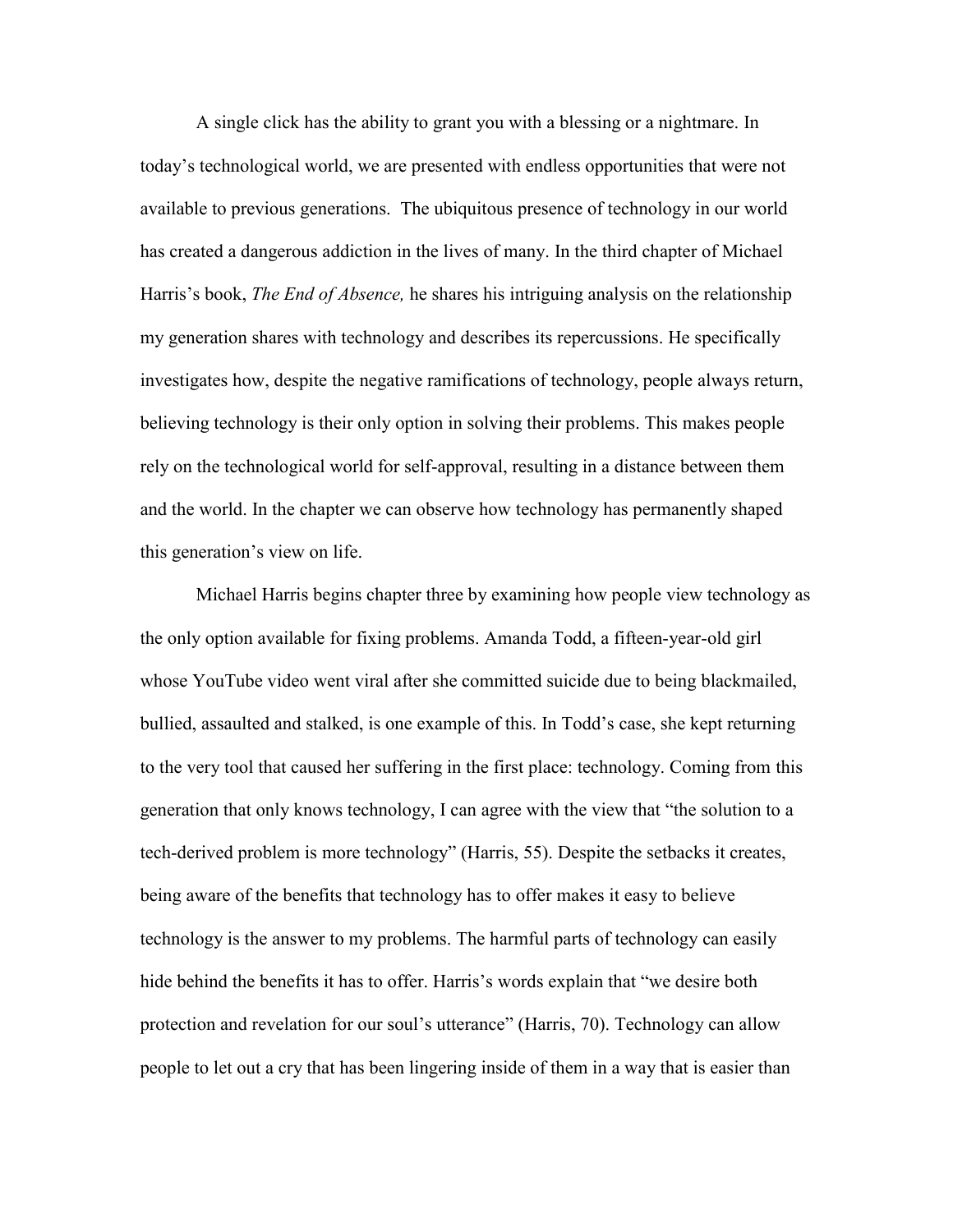facing the problem in reality. This call for help lets them express themselves, bringing relief to their life without the consequences an act would create if they were to do it in real life. Harris mentions that Todd "turned against all reason except that perhaps of an addict" (Harris, 50). To me, this addiction seems reasonable considering that my generation has grown up always having access to this other world through our cellphones, which are almost always in our hands and a part of reality. Since this is the reality, technology is an addiction that the majority of us have. Harris wonders how much of our emotional lives we put into "an online network that promises solace" (Harris, 51). I believe that relying on technology to help with emotional troubles gives a temporary fix to problems people are experiencing. By removing them from reality at the same time, they may lose the ability to differentiate from reality and the virtual world, altering the way they choose to live their lives.

Therefore, Harris explores the idea that people's experiences must be shared through media to seem like a real experience to them. Most teens of my generation could likely understand the need one feels to post pictures to show the world that they "have a life" and are social. We rely on technology to make our lives better than they are, possibly giving us somewhere to hide. Harris's words, "there's a basic pleasure in accounting for a life that, in reality, is always somewhat inchoate" (68), bring to light how reality cannot always give people everything they want, whether self-acceptance or relief with emotional issues. Broadcasting our lives on social media can let people become more confident by either projecting themselves to be more like these people they wish they could be, or by finding friends to talk to if they are lonely. Having a chance online to be more like the person you wish you could be ties into the Erving Goffman's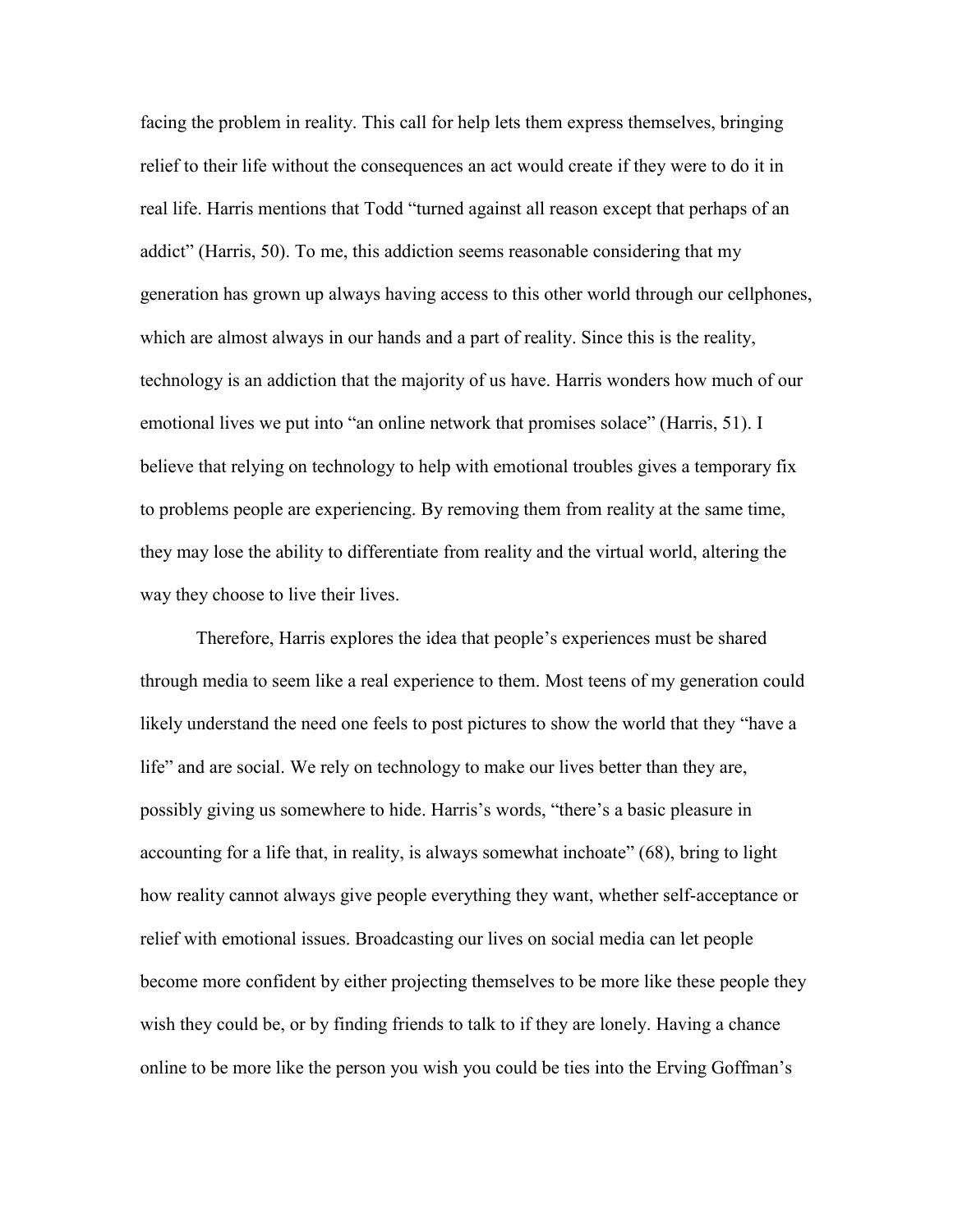Dramaturgical Analysis, where he notes "All the world's a stage". The role that one may decide to play on his or her front stage setting (in this case, online) could be extremely different from a backstage self in reality. By publishing your life online, all the happiness that you gain from the "likes" your photos are receiving will not only fade but continue to distance you from reality, causing you to forget what happiness actually is. The fact that a number of "likes" can determine if one's day is good or bad I find troubling, yet it happens to many of us. While finding friends to talk to online may bring company to a lonely life, this is convenient for a short amount of time, until one might begin to feel as if there was something missing without the actual physical interaction. Unfortunately, these acts of self-satisfaction that we gain from these friends or "likes" only exist within the world of social media. They may boost our egos for a certain amount of time, but when it is time to face reality we will realize how much we have distanced ourselves from the real world.

The distance between people and reality that is discussed in this chapter by Harris shows yet another example of how technology is shaping our lives. Harris's comment, "to some degree, we all live out our emotional lives through technologies" (Harris, 55), could explain why many people in society today have forgotten how to feel. Living through our technologies and distancing ourselves from what is real has created people who lack real feelings. Since we are living our emotional lives through technologies, the lack of real connections eventually kicks in, creating more loneliness and resulting in social isolation or social phobia. I believe the options we have in our lives to talk to people without having face-to-face interaction has definitely made more people develop social anxiety and phobias, something I have struggled with in the past. It is when people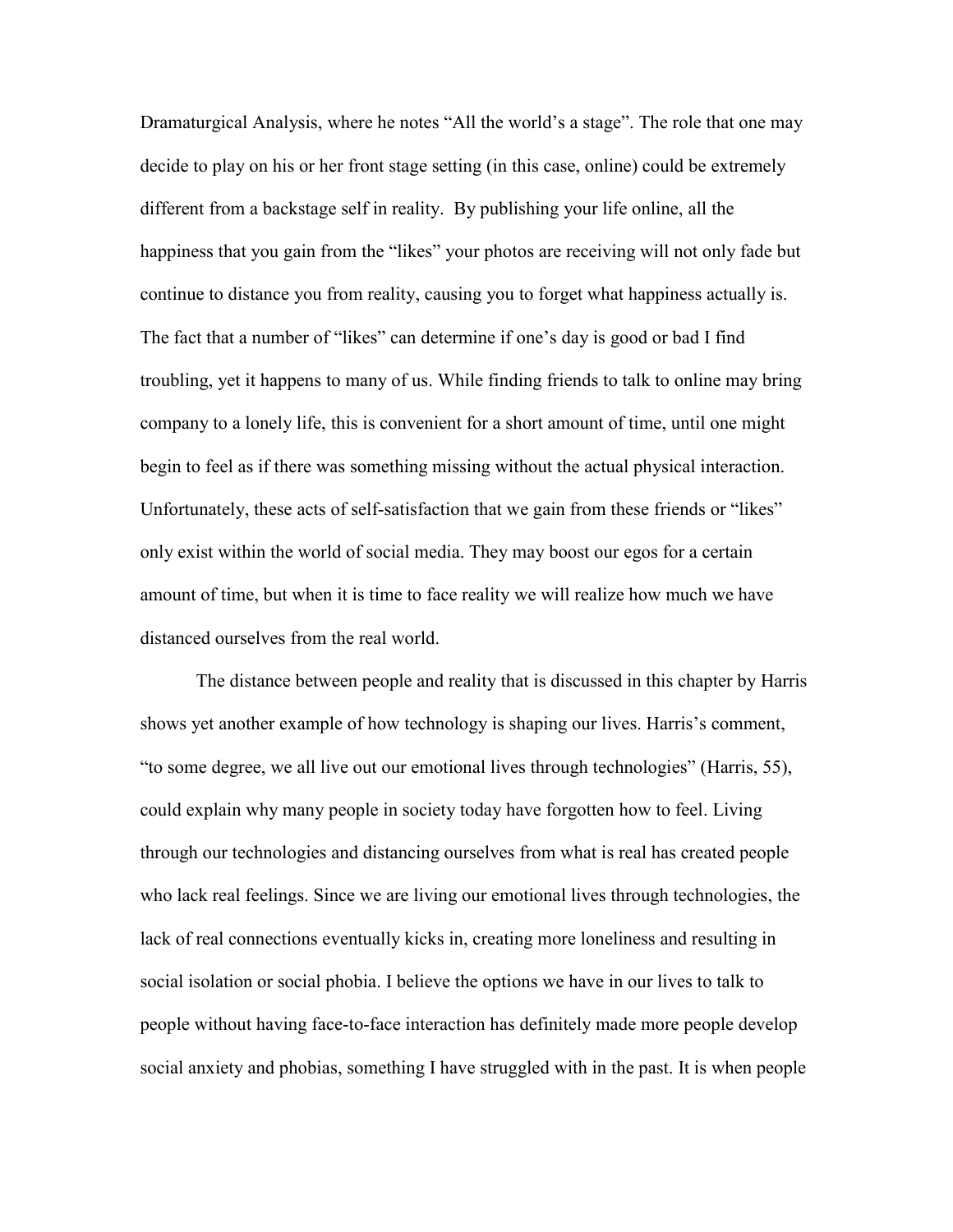begin to realize technology is not making up for the loneliness inside them that they are driven, as Harris explains, to humanize technology. The human desire to connect all the time comes with a price; "connection is what our technologies are so good at offering" (Harris, 54). This constant connection to media, which can be efficient, has the power to alienate us from reality, trapping us in the illusion of the virtual world. Becoming wrapped up in this illusion can distance you from the world the more connected you become. But, it is hard to see your personal device being able to have this ability since the actual object is completely blameless. As we can see, the distance that technology has created between itself and reality influences people's values and shapes their decisions.

The ideas presented in the third chapter of Michael Harris's book, *The End Of Absence,* explain the grip technology has on my generation. By examining how people believe technology is always the answer; the need to share moments to make them real; and how the connection we experience is creating distance, we can understand that technology has permanently changed the way this technology-driven generation thinks, interacts, and views the world.